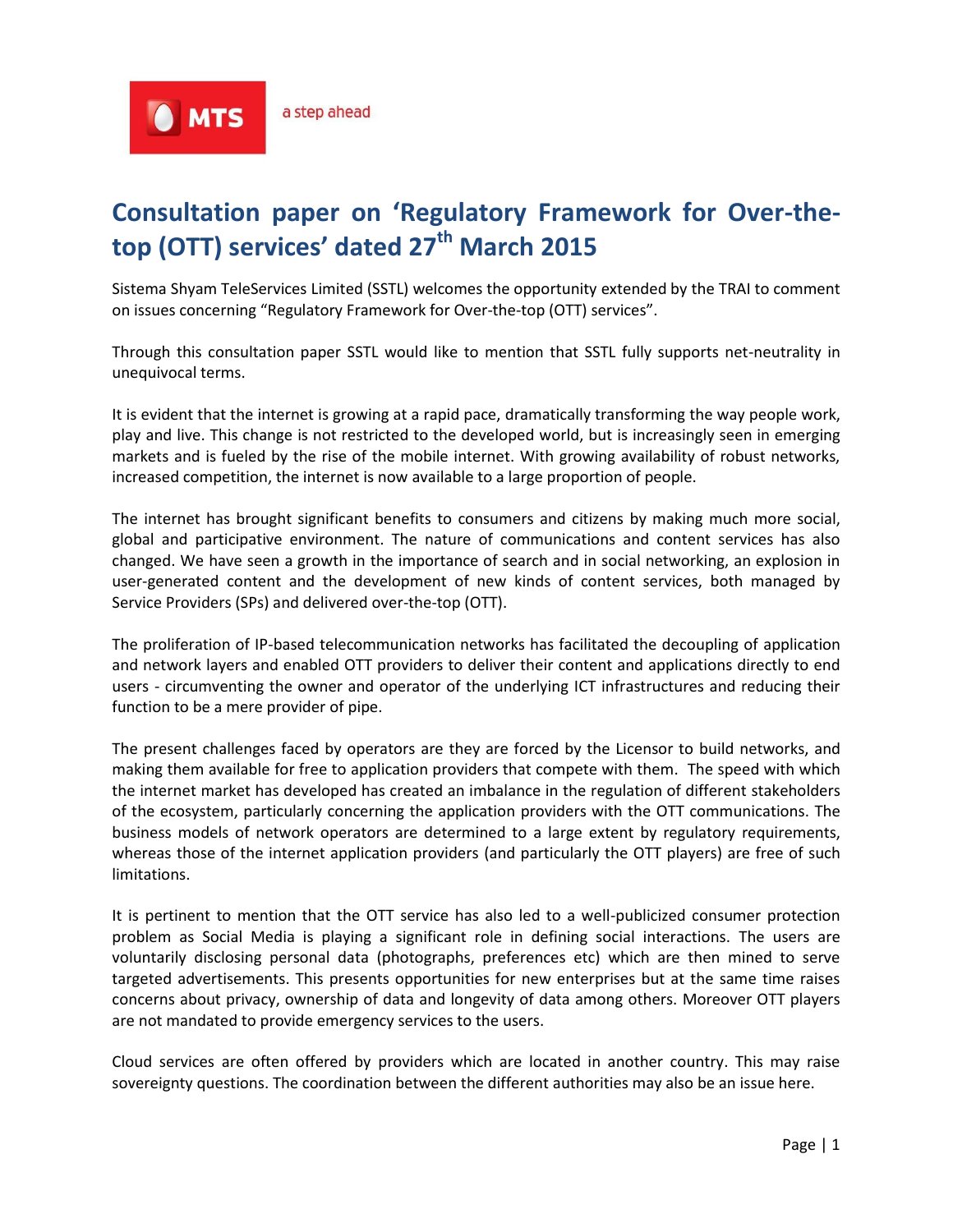

OTT players like Whats app, Skype, Vonage etc. offer services using telephone numbers which are perfect substitute of services being offered by TSPs but are not covered under regulatory framework. It is surprising that OTT players are allowed to offer Licensed Services without bringing them under a regulatory framework. Such OTT services have larger ramifications on the security of the nation. With the hosting of services, user information and communications data being stored outside the sovereign boundaries of India and security agencies do not have any powers to get the security related information. In addition it is a level playing issue as OTT operators do not have to bear any regulatory cost for license fee, spectrum usage charges, LI etc. In view of this the OTT players which offer services substitutable to the telecom services should be covered under regulatory framework.

It is pertinent to mention that the regulators are divided on this issue. The views of FCC and EU are not cogent. Whilst FCC believes in complete net neutrality meaning No Blocking, No Throttling and No paid prioritization, European Commission in its grand plan on "Digital Single Market" mentions that Companies that provide over-the-top content — which let people have free voice calls and messages over the internet — are "not subject to the same rules" as traditional telecoms companies.

It is important to understand the drivers of net neutrality and find out whether there is a case for regulation. The common concerns are, fear of internet speed being degraded, if operators set up two set of highways, a faster one for few companies who are part of the elite list which give them priority, and degraded speed to others. The fear is that new startups companies cannot afford to pay for such prioritization. The other concern is that the traffic is being manipulated and restricted without user's knowledge.

In the present context that few larger sites constitute of major downloading of traffic, net neutrality fails to recognize that consumers who wish to use internet for light use say social networking, will have to subsidize heavy users using higher bandwidth for services such as video.

It is common knowledge that Internet service providers use various techniques to optimize the performance of their network, by compressing the video data so that it takes up less space and cost the consumers less to use, by adjusting the video content so that it take into account the size of the screen and handset being used etc. The net neutrality principles only allow traffic management when there is temporary or exceptional congestion. If operators act as dumb pipe as being expected by OTT providers the quality will go down and the customers will pay more.

The internet is global and innovations can only move with friendly regulatory regimes. FCC regulation prevents discrimination whilst allowing differentiation, this is difficult to interpret and enforce. Interpretation of specialized services like remote health monitoring, IPTV and Carrier grade video conferencing needs guaranteed bit rate to ensure availability and reliability, which is against the principles of net neutrality.

To enable the network operators to function in a competitive manner it is necessary to bring OTT players under regulatory framework. Existing regulatory requirements must be reassessed within the framework of the new market situation to re-establish a level playing field and incentives to invest. To facilitate the development of the communications market in the benefit of the country, the basic rights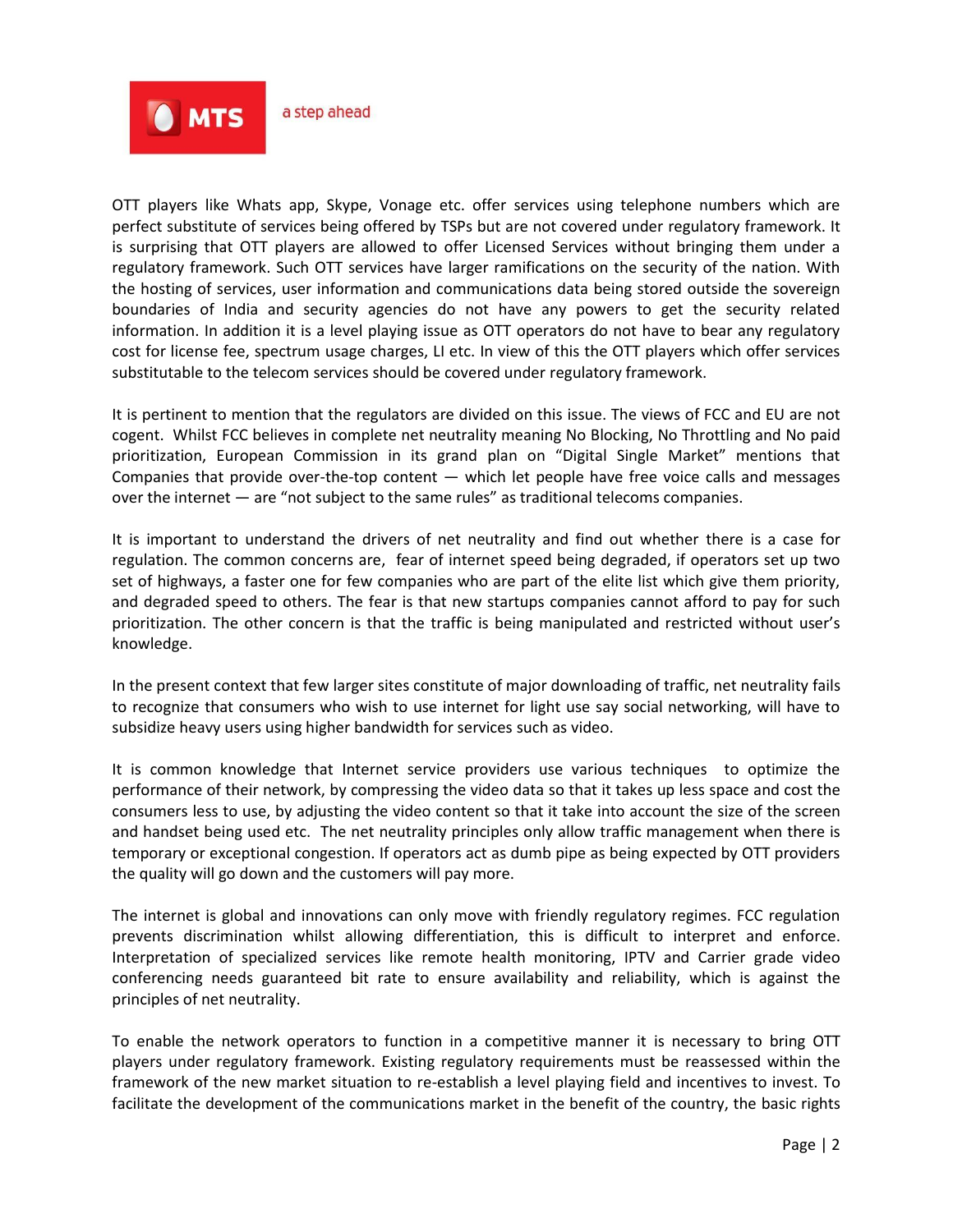

of individuals and society must also be protected by legal and regulatory measures. And a last, but vital, aspect of regulation is that it should provide the market players with business security – they must be able to understand and trust the framework in which they work.

#### **Issues for Consultation**

**Question 1: Is it too early to establish a regulatory framework for OTT services, since internet penetration is still evolving, access speeds are generally low and there is limited coverage of highspeed broadband in the country? Or, should some beginning be made now with a regulatory framework that could be adapted to changes in the future? Please comment with justifications.**

We agree that the internet penetration is still evolving, access speeds are generally low and there is limited coverage of high-speed broadband in the country however there is a considerable impact of OTT services on the existing data networks therefore the work for scripting a regulatory framework needs to be started which can further be evolved with periodic amendments. It is also necessary to build the framework with a view to strengthen national security, Data Security/Protection, privacy of customer data, business continuity and protect consumer interest against UCC (Unsolicited Commercial Communications) similar to existing TSPs offering of voice and messaging.

# **Question 2: Should the OTT players offering communication services (voice, messaging and video call services) through applications (resident either in the country or outside) be brought under the licensing regime? Please comment with justifications.**

Yes. The nuances of telecom services licenses of each country (physical boundaries) contractually enforce strict processes for any telecom service provisioning with punitive penalties on non-compliance. Factually, such processes and norms are non-existent or inadequate for the OTT players though the impact and resultant outcome is similar for the communication services rendered by OTT players as by TSPs. The principle of 'same service same rules' must apply. The TSPs are subjected to various regulations/directions/orders/guidelines such as Quality of Service, Security (LI capabilities), tariff and consumer protection regulations for customer benefit, which are not applicable to OTT players. The OTT players should also be subjected to such regulatory norms on similar lines as of TSPs in terms of the accountability of their services rather than TSPs to be made scapegoats in event of any content or services that infringe on law of the land e.g. to enforce restrictions on inflammatory or communal content on social sites, messaging etc. TSPs are expected to take immediate actions for redressal but none of OTT players seem to have any punitive consequence associated to such non-compliances.

# **Question 3: Is the growth of OTT impacting the traditional revenue stream of TSPs? If so, is the increase in data revenues of the TSPs sufficient to compensate for this impact? Please comment with reasons.**

Yes, the growth of OTT services has made a considerable impact on the traditional messaging services. With the advent of various OTT voice services, traditional voice services could also see a significant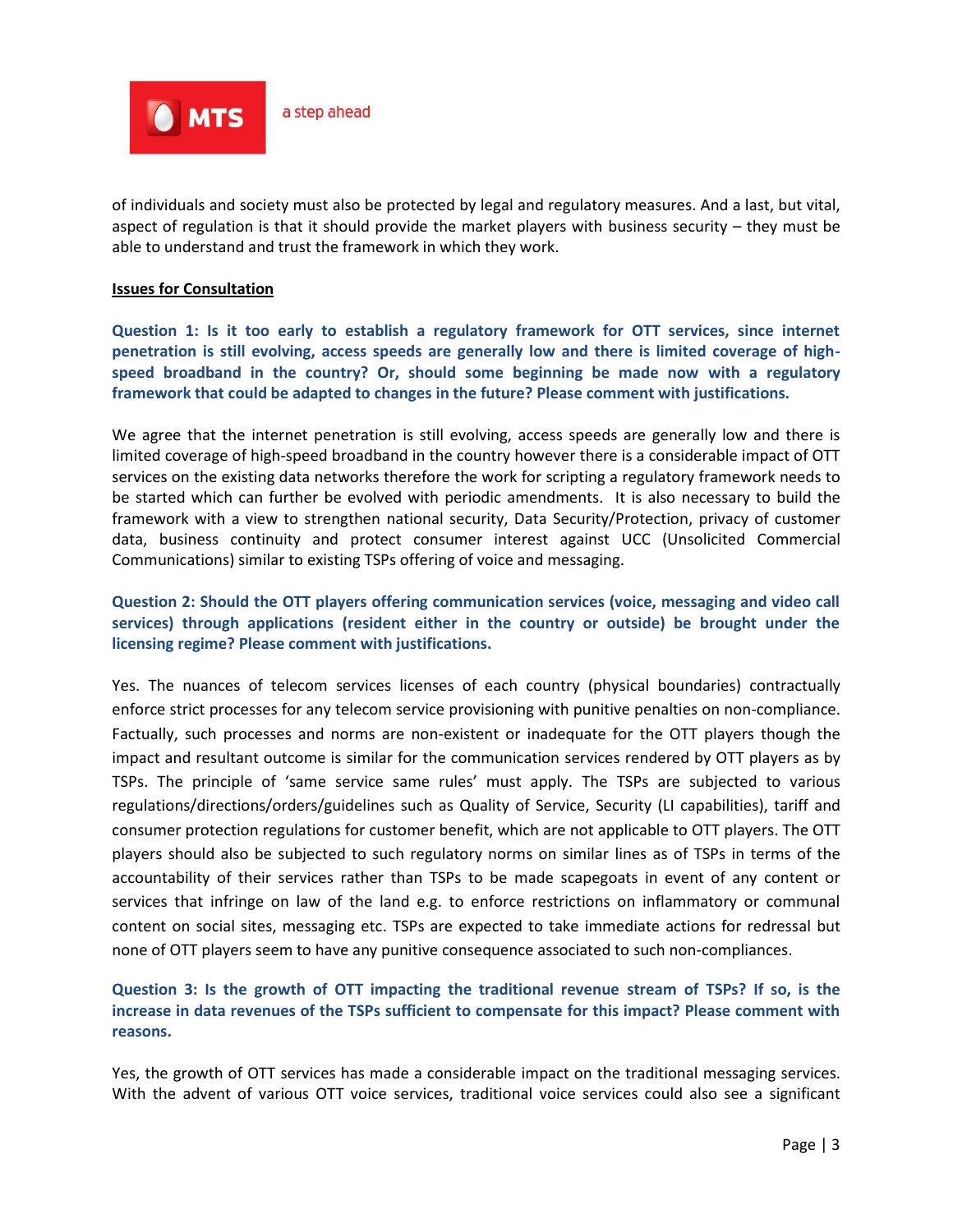

decline. The services being offered by the OTT players are increasing which in turn places demand for capacity / infrastructure enhancement. There is an investment involved in catering to such requirements therefore the increase in data revenue is not sufficient to compensate impact of traditional revenue stream along with covering the costs necessary for new investments.

**Question 4: Should the OTT players pay for use of the TSPs network over and above data charges paid by consumers? If yes, what pricing options can be adopted? Could such options include prices based on bandwidth consumption? Can prices be used as a means of product/service differentiation? Please comment with justifications.**

Yes, the TSPs acts as infrastructure providers for OTT players, this infrastructure is being used by OTT players to provide services at much lower prices which compete with traditional communication services offered by TSPs. Further, the TSPs have to fulfill the roll out obligations as part of the mandatory requirement stipulated in their License Agreement. However, OTT services/applications are free to ride on TSPs network without bothering for fulfillment of any such obligations.

In view of above TSPs should be fairly compensated for managing and rolling out the infrastructure/ network thereby enabling OTT services/applications to become accessible by masses. The fair compensation will allow OTTs and TSPs to coexist and make a Win-Win situation for both.

The pricing option should be kept under forbearance.

**Question 5: Do you agree that imbalances exist in the regulatory environment in the operation of OTT players? If so, what should be the framework to address these issues? How can the prevailing laws and regulations be applied to OTT players (who operate in the virtual world) and compliance enforced? What could be the impact on the economy? Please comment with justifications.**

Yes, there is an imbalance in the regulatory environment in the operation of OTT players viz a viz TSPs e.g. any new service offered by TSPs undergoes regulatory clearance upon ensuring LI capabilities, before launch, whereas a similar service by OTT players does not have such process to adhere to e.g. video calling on Apple Facetime does not require any clearance/LI and monitoring capability. The issues like national security will be rightly addressed if OTT players are also brought under similar regulatory regime. Moreover TSPs are subjected to payment of license fee, SUC, maintaining QoS, blocking of UCCs, provision of emergency call services, facility for lawful interception & monitoring etc. The establishment of a regulatory framework is must and may be created through a task force with representation from TSPs, OTT Players and various governing bodies.

**Question 6: How should the security concerns be addressed with regard to OTT players providing communication services? What security conditions such as maintaining data records, logs etc. need to be mandated for such OTT players? And, how can compliance with these conditions be ensured if the applications of such OTT players reside outside the country? Please comment with justifications.**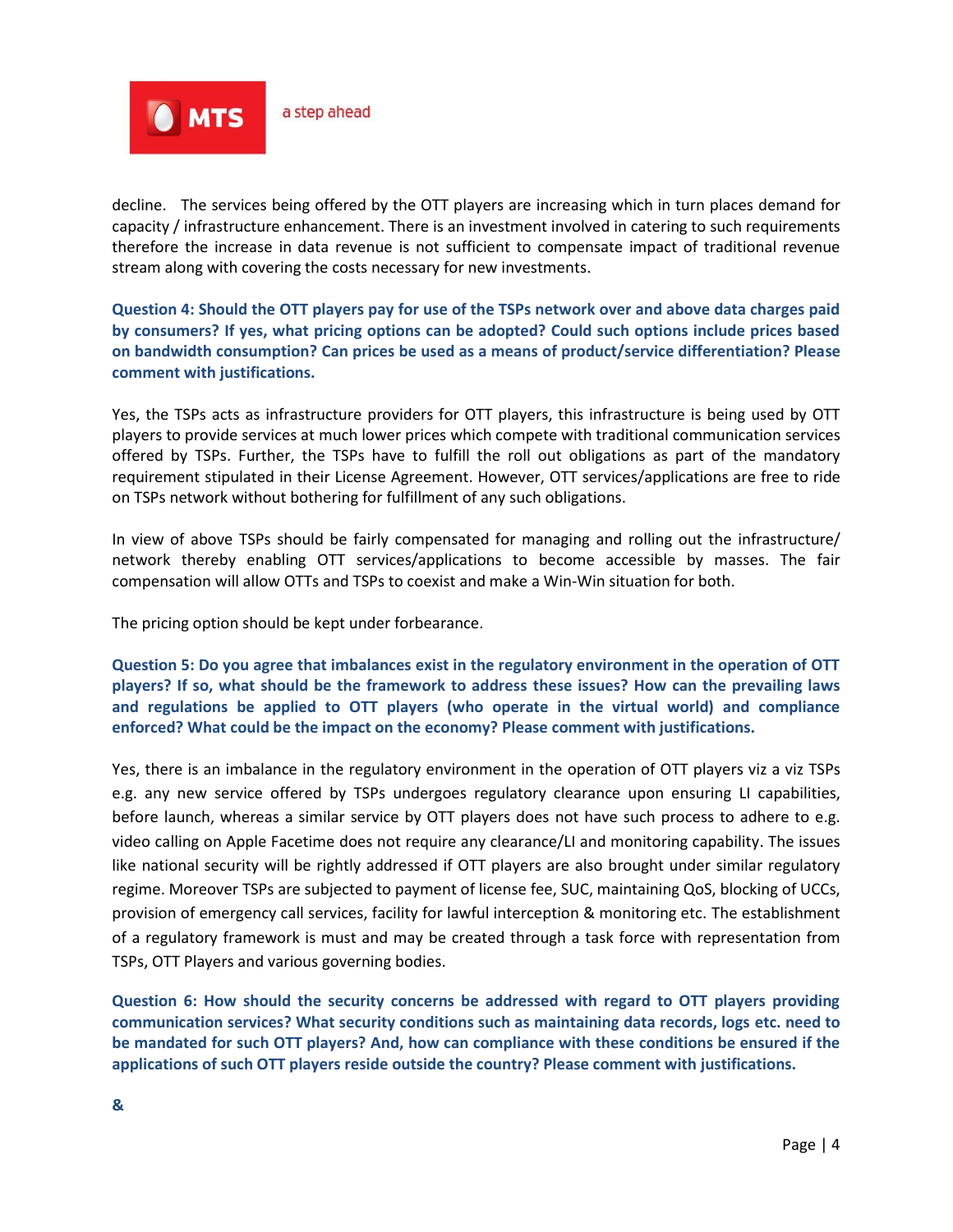

# **Question 7: How should the OTT players offering app services ensure security, safety and privacy of the consumer? How should they ensure protection of consumer interest? Please comment with justifications.**

The security should be of paramount concern in the interest of the nation. The principle of same service same rules must apply in addressing the security concerns with regard to OTT players providing communication services. The OTT Players should also be covered and made accountable in line with the security requirement being enforced on TSPs. The OTT players should be mandated to set up localized platform/gateway in India.

It is pertinent to mention that in past, both globally and also India has enforced strict security measures on RIM/Blackberry services offering. The same enforcement should be put into practice to be mandatorily complied by new and existing OTT players.

A few notable measures for enforcing consumer's privacy, security, safety and protection are as below:

- Certification and Clearance of application by Indian certification body
- Lawful interception & monitoring
- Data/Servers presence within same geographical boundaries i.e. in India

# **Question 8: In what manner can the proposals for a regulatory framework for OTTs in India draw from those of ETNO, referred to in para 4.23 or the best practices summarized in para 4.29? And, what practices should be proscribed by regulatory fiat? Please comment with justifications.**

The principle of 'same service same rules' must be proposed for a regulatory framework for OTTs. The technology has no bounds. Few years back no one could think about OTT. The march of technology can not be stopped. Tomorrow something better would emerge. TRAI will have to look at this from level playing issue.

# **Question 9: What are your views on net-neutrality in the Indian context? How should the various principles discussed in para 5.47 be dealt with? Please comment with justifications.**

In our view, Net Neutrality should be fully supported on unequivocal terms, since a developing economy like India cannot afford to restrict the local innovation or equitable opportunity to the masses. However, the net neutrality should be optimized subject to requirements of national security, congestion management, emergency services and existing fair usage policies.

Further, Interpretation of specialized services like remote health monitoring, IPTV and Carrier grade video conferencing needs guaranteed bit rate to ensure availability and reliability, which should not be considered against the principles of net neutrality.

Net neutrality may also require that users are able to move easily between applications or other service providers (without, changing their device or having to reproduce their profiles or other personal data). These are areas where regulation to improve interoperability might also be required.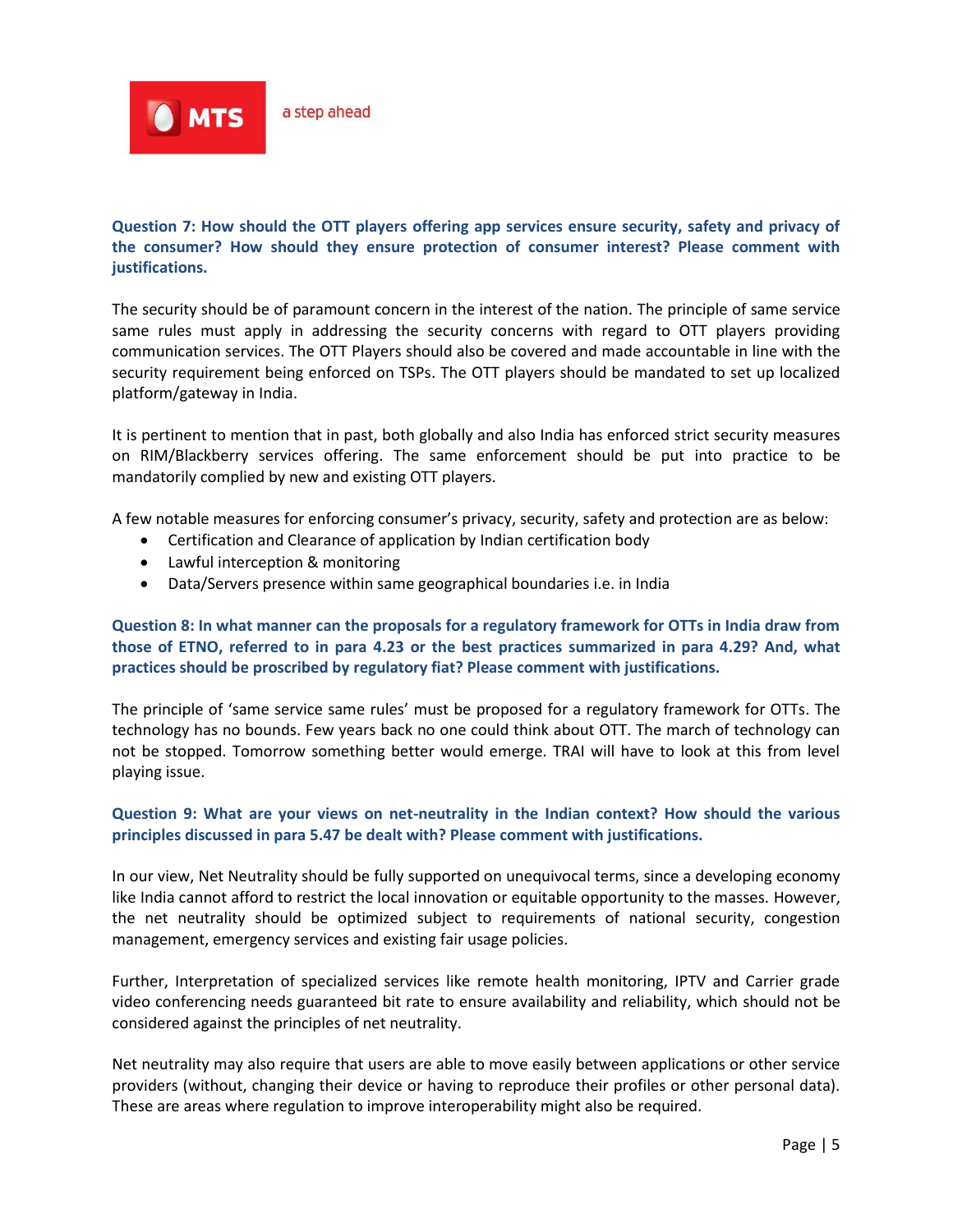

Net Neutrality from Network/TSPs context is already in place through various controlled mechanism mandated by regulator/licensor e.g. KYC, UCC, MNP, Audit Reports, QOS reports, periodic customer communication, Advice of Charge etc.

However at the same time net neutrality ethos and spirit should also be enforced on OTT players in which device and content partner also get encompassed. The devices from Apple, Samsung and Search Engines from Google, Yahoo, do control and provide preferential output based on their ensuing agreements.

# **Question 10: What forms of discrimination or traffic management practices are reasonable and consistent with a pragmatic approach? What should or can be permitted? Please comment with justifications.**

Traffic management has long been an important tool in meeting the needs of users of internet services. Traffic management is already employed by network operators for a wide range of different purposes, and more are likely to emerge as the requirements which users and services impose on the network become more complex. Examples of current and anticipated network management practices that are reasonable and consistent with a pragmatic approach include:

- Blocking spam, malware, denial of service attacks and other security threats to the network or to user devices.
- Ensuring that specialised applications such as voice over IP, multi-player gaming, remote health monitoring, IPTV and Carrier grade video conferencing can be delivered in a way which ensures optimal performance of these applications
- Restricting the use of services if the user agrees to restrictions, often in return for a price discount
- The existing fair usage policy of reduction of access speed beyond a certain data usage,
- Congestion management,
- Traffic restrictions imposed by the LIM agencies and
- Prioritization of emergency communications

The aim of the traffic management should always be to ensure that as little of the available network capacity as possible remains unused, so that the network resources are utilized to the benefit of users experience to the maximum extent possible. The OTT players should be mandated for peering with the local TSPs, this will ensure better QoE to the customers.

Further, the network management challenges faced by mobile network operators are acute. This is because mobile network operators face greater total capacity constraints (due to spectrum scarcity and the high costs of securing spectrum) and because that capacity is then shared amongst users in the access network rather than being dedicated to each individual. Mobile network operators also face greater challenges in providing transparency to customers because it is impossible to 'guarantee' or even predict a particular level of network performance (which will depend on variables such as the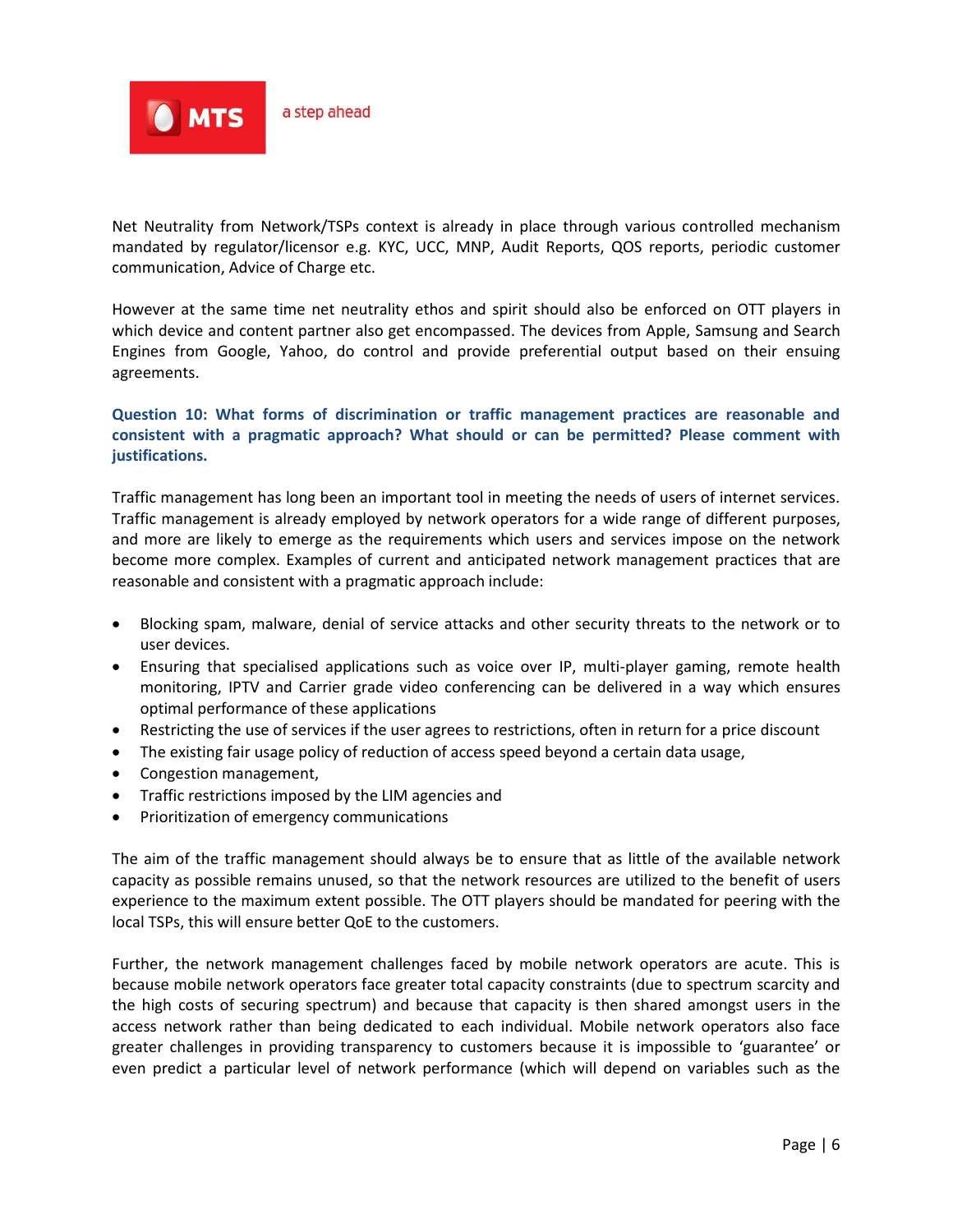

location of the user and the device they are using, the behavior of other users on the cell, or the local climate).

Certain traffic forms like video, Voice over IP would need differential treatment which would help in enhancing the QOE to the consumer. The techniques like CDN, caching should be encouraged.

# **Question 11: Should the TSPs be mandated to publish various traffic management techniques used for different OTT applications? Is this a sufficient condition to ensure transparency and a fair regulatory regime?**

We agree that transparency is non negotiable in safeguarding the open internet. Transparency is therefore an essential means by which customers will navigate the market to obtain the services which best meet their needs. However, publishing various traffic management techniques used for different OTT applications/services is not sufficient condition to ensure transparency and fair play as customer is least bothered about the traffic management till the time QoE is good.

Moreover, there are considerable challenges in providing transparency to customers in case of mobile networks because it is impossible to 'guarantee' or even predict a particular level of network performance (which will depend on variables such as the location of the user and the device they are using, the behavior of other users on the cell, or the local climate) even if the traffic management techniques are published.

#### **Question 12: How should the conducive and balanced environment be created such that TSPs are able to invest in network infrastructure and CAPs are able to innovate and grow? Who should bear the network upgradation costs? Please comment with justifications.**

The collaboration and coordination between TSPs and CAPs will need to be built which will create positive, conducive and balanced atmosphere for TSPs to further invest with proper safeguarding of their business interest similarly discrimination and roadblocks should be removed and TSPs should provide level playing field to CAPs which will allow and promote for innovation and growth. The CAPs should bear and share the cost of network up-gradation by TSPs. A proper pricing framework with adequate revenue sharing mechanism between TSPs and CAPs will act as a catalyst for the growth of entire ecosystem.

**Question 13: Should TSPs be allowed to implement non-price based discrimination of services? If so, under what circumstances are such practices acceptable? What restrictions, if any, need to be placed so that such measures are not abused? What measures should be adopted to ensure transparency to consumers? Please comment with justifications.**

No, TSPs should not be allowed to implement non-price based discrimination of services except in cases where proper awareness and communication to customer e.g. FUP (Fair Usage Policy) currently used for data services. The aforesaid will ensure good value for customers, while safeguarding the providers from abuse. The congestion management, traffic restrictions imposed by the LIM agencies and prioritization of emergency communications should also be permitted to implement non-price based discrimination.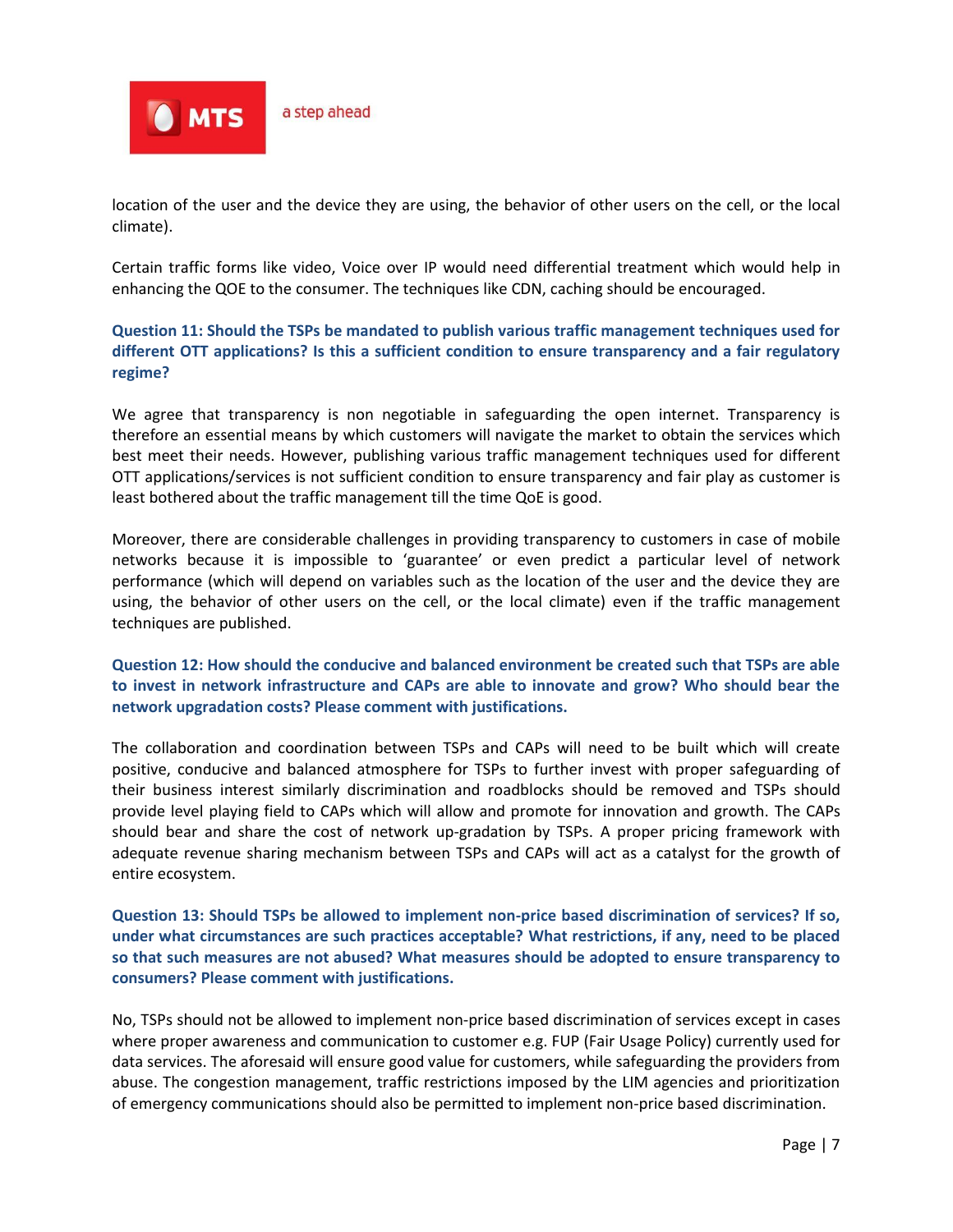

**Question 14: Is there a justification for allowing differential pricing for data access and OTT communication services? If so, what changes need to be brought about in the present tariff and regulatory framework for telecommunication services in the country? Please comment with justifications.**

Yes, the differential pricing should be allowed for OTT communication and data services. The principle introduced in The Telecommunication Tariff Order, 1999 (TTO 1999) should be followed.

As per the provisions of the TTO, 1999 and its amendments, the tariff for data (Internet) is under forbearance. However, all TSPs have to comply with regulatory principles of inter-alia, nondiscrimination and non-predation.

Non-discrimination means that TSPs shall not, in the matter of applications of tariffs, discriminate between subscribers of the same class and such classification of subscribers shall not be arbitrary.

**Question 15: Should OTT communication service players be treated as Bulk User of Telecom Services (BuTS)? How should the framework be structured to prevent any discrimination and protect stakeholder interest? Please comment with justification.**

We are of the view that OTT communication service players should not be treated as Bulk User of Telecom Services (BuTS). This shall act as hindrance for innovations. The desired objectives of growth of applications including applications developed locally in India can be achieved on the basis of a mutually agreed arrangement.

**Question 16: What framework should be adopted to encourage India specific OTT apps? Please comment with justifications.**

We have witnessed tremendous growth in VAS industry in India. There are various VAS applications that are India specific and available in vernacular languages etc. The same framework should be adopted that will fuel the growth of India specific OTT apps.

# **Question 17: If the OTT communication service players are to be licensed, should they be categorized as ASP or CSP? If so, what should be the framework? Please comment with justifications.**

OTT Communication Services players should be categorized as ASP under the regulatory framework. This will help in clear identification of a network service provider and an OTT service provider. This may result in better reinforcement of regulator guidelines and governance. However there should be flexibility for TSP to operate under regulatory framework as ASP and vice versa off course with suitable qualifying conditions. The guidelines should be defined, regulated and reinforced keeping in view few notable measures of consumer's privacy, security, safety and protection through below mentioned measures:

Certification and Clearance of application by Indian certification body